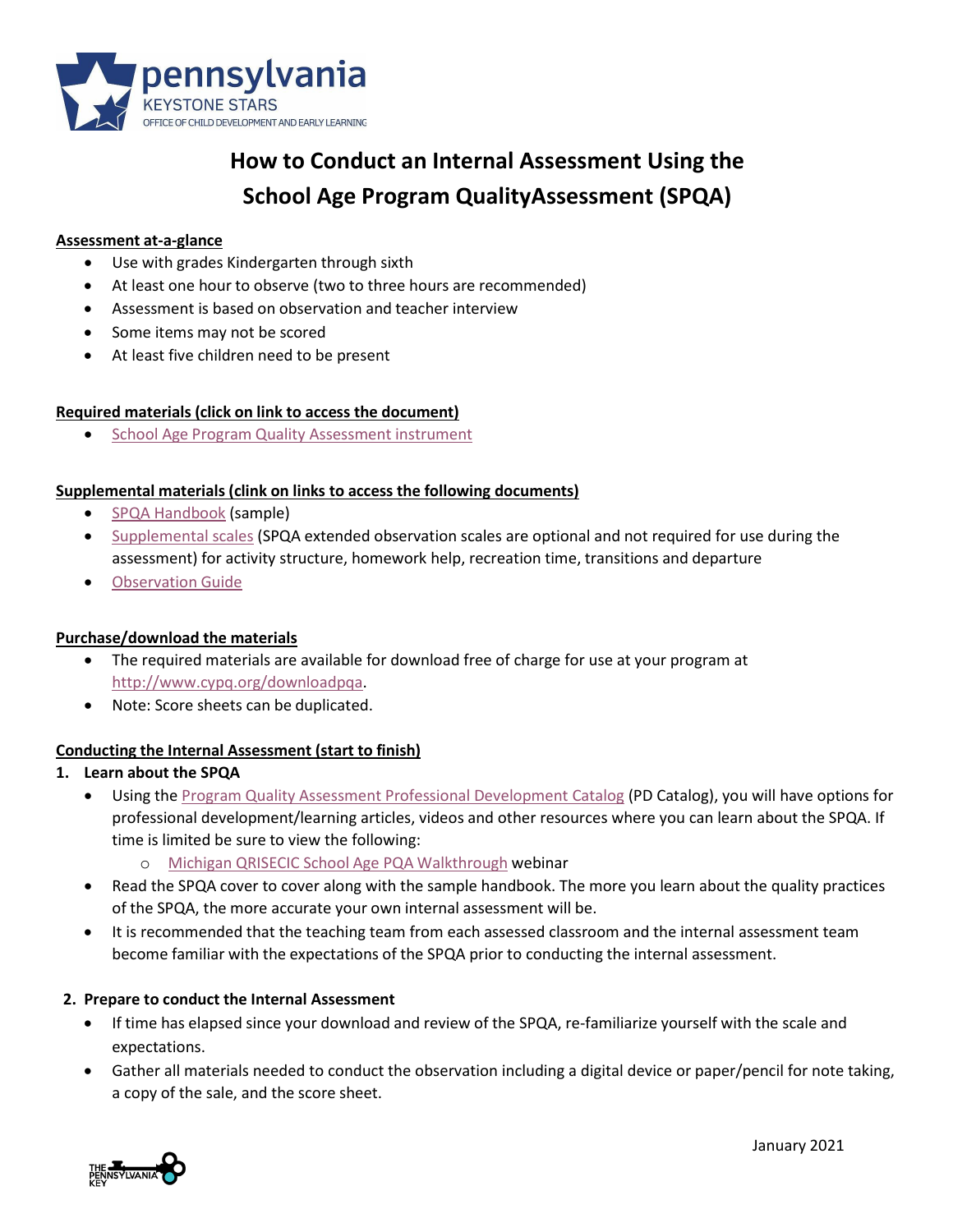## **3. When to conduct the Internal Assessment**

- It is best to conduct the assessment when there is one to three hours of uninterrupted time. Ensure the person conducting the assessment can devote this uninterrupted time.
- The internal assessment team should observe program offerings: structured activities that are led by regular staff with the same children over time. Enrichment classes or afterschool clubs that get together at the same time each week for the entire school semester are a great example. Avoid homework help (unless assessing with the supplemental scale on homework help), open gym, unstructured computer lab time, drop-in, etc. Always notify program staff of scheduled observations ahead of time. This is not a test!
- If timing and staff schedules do not allow for full observations, then try to observe at least one hour of programming, divided among internal assessment team members (e.g., three people each observe for 20 minutes, four people each observe for 15 minutes). Vary observation times so that your observations include the beginning, middle and end of different sessions.
- There must be at least five children present.

# **4. Conduct the Internal Assessment**

- **Take ample notes.** Taking notes is extremely helpful for various reasons. First, anecdotal evidence is needed to support each score. Your notes will help you score accurately. If you are reviewing the assessment in order to check your scores, looking back at notes will help you. Finally, note taking will help you and your teachers create goals based on observed data that was written down.
	- $\circ$  As you are taking notes consider the intent of the item when scoring. Follow through and pay attention to an entire sequence of events.
	- o Ask questions during the follow-up interview to gather additional information if needed. Questions must be asked exactly as they are written.
- **Be objective**. It might be second nature to score based on what you know your teachers do on a regular basis. However, the SPQA is designed to look at quality in a specific time frame. If the practice is observed during your observation, count it; if it is not observed, do not consider it in scoring decisions.
- **Read each and every indicator of quality carefully.**
	- o Refer to the handbook for item specific examples.
- **Read all supplemental information.** Refer to the SPQA Handbook for item specific examples.

# **5. Score the assessment**

- Take notes and score at the end of the observation.
- Scoring tips:
	- $\circ$  If the item assesses children's opportunity for something, score based on whether the opportunity was present or explicitly offered even if some children do not take advantage of the opportunity.
	- $\circ$  Score based on what you see that day, even if there are extenuating circumstances present that affected the scores.
	- $\circ$  If there are two or more staff present, score on whether any one of the staff members do a certain practice; otherwise, focus on the primary staff person.
	- o In the SPQA, "some" refers to one or more people, children, opportunities, etc.
	- $\circ$  Use the interview questions to gather any information needed for those items not scored during the observation. Specific interview questions are included for some sections of the SPQA. Ask those questions only and use specific wording provided.